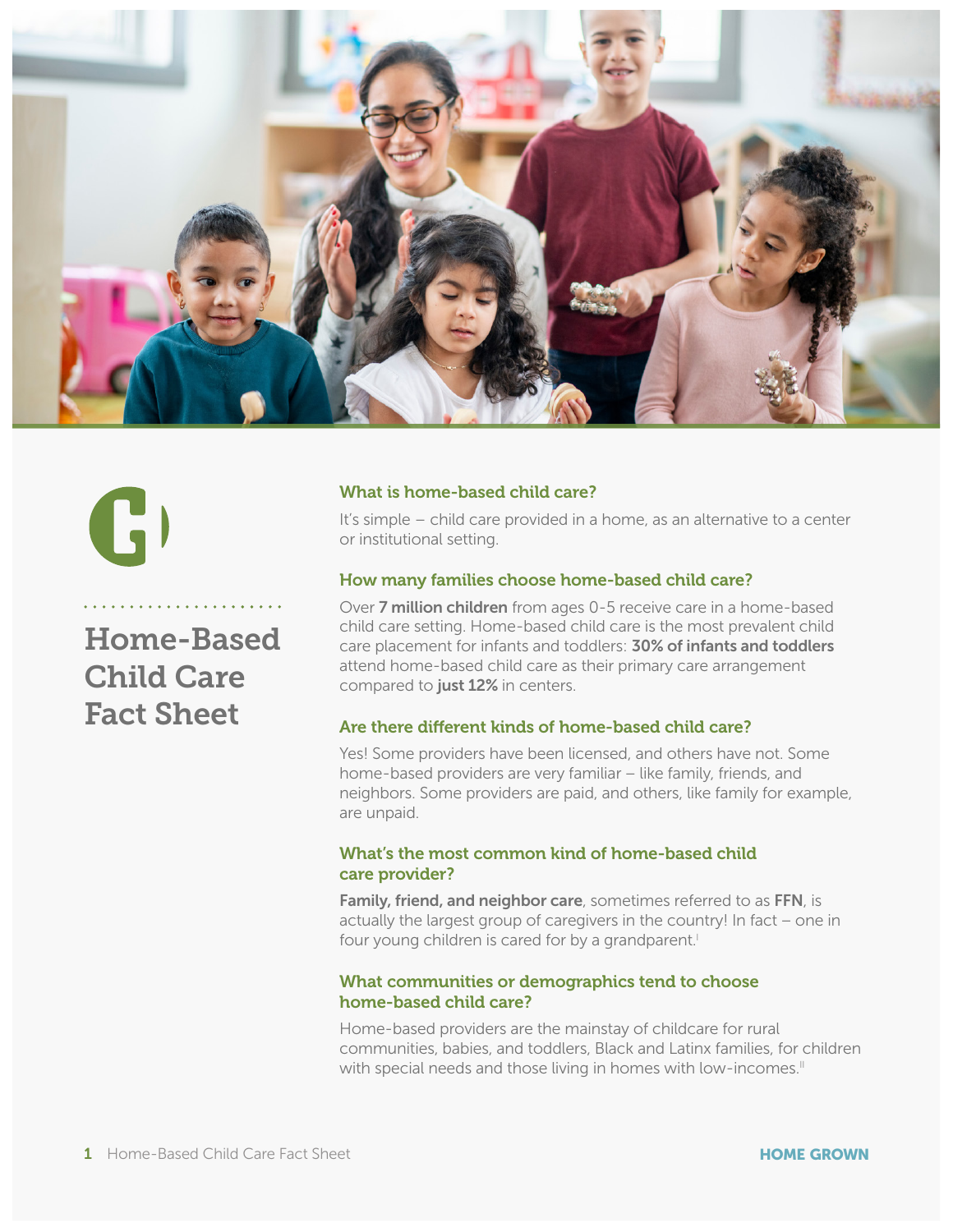# Home-Based Child Care Providers Are as Diverse as the Children They Serve

The term home-based child care can mean different things. The scenarios vary widely, and are driven in part by parents' demand for child care that meets their needs for work, culture, language, location, affordability, and availability. The chart below provides an overview.

## Home-Based Child Care:

Any care that is not center-based or in an institutional setting.

## $\rightarrow$  Family Child Care (FCC)

FCC facilities are also known as Family Child Care Homes or Family Day Care Homes. FCC caregivers provide care out of a private residence, typically as a business. There are two types of FCC facilities – those that are licensed and those that are not licensed.

#### LICENSED FAMILY CHILD CARE

Licensed providers hold a license from their state to operate and are paid for their services. Some states use the terms regulated or registered rather than licensed. Licensed FCC programs have much smaller capacities than center-based child care, serving an average of eight children in a week.

#### LICENSED-EXEMPT FAMILY CHILD CARE

Licensed-exempt providers are typically paid for their services but are not required to obtain a license because they care for smaller numbers of children.

*Each state sets its own threshold for the number of children at which providers must be licensed or regulated. Some states distinguish between large and small family child care settings and may regulate them differently.*

### $\rightarrow$  Family, Friend, and Neighbor (FFN)

A broad term encompassing many types of caregivers, typically those who have a previous relationship with the children for whom they care.

Family, Friend, and Neighbor care makes up the majority of home-based child care. They are the Nanas, Aunties, Abuelitas, and family friends who care for children informally. Most often they provide care without a license, although these requirements vary by state.

These caregivers may be paid or unpaid and may not view themselves as providers.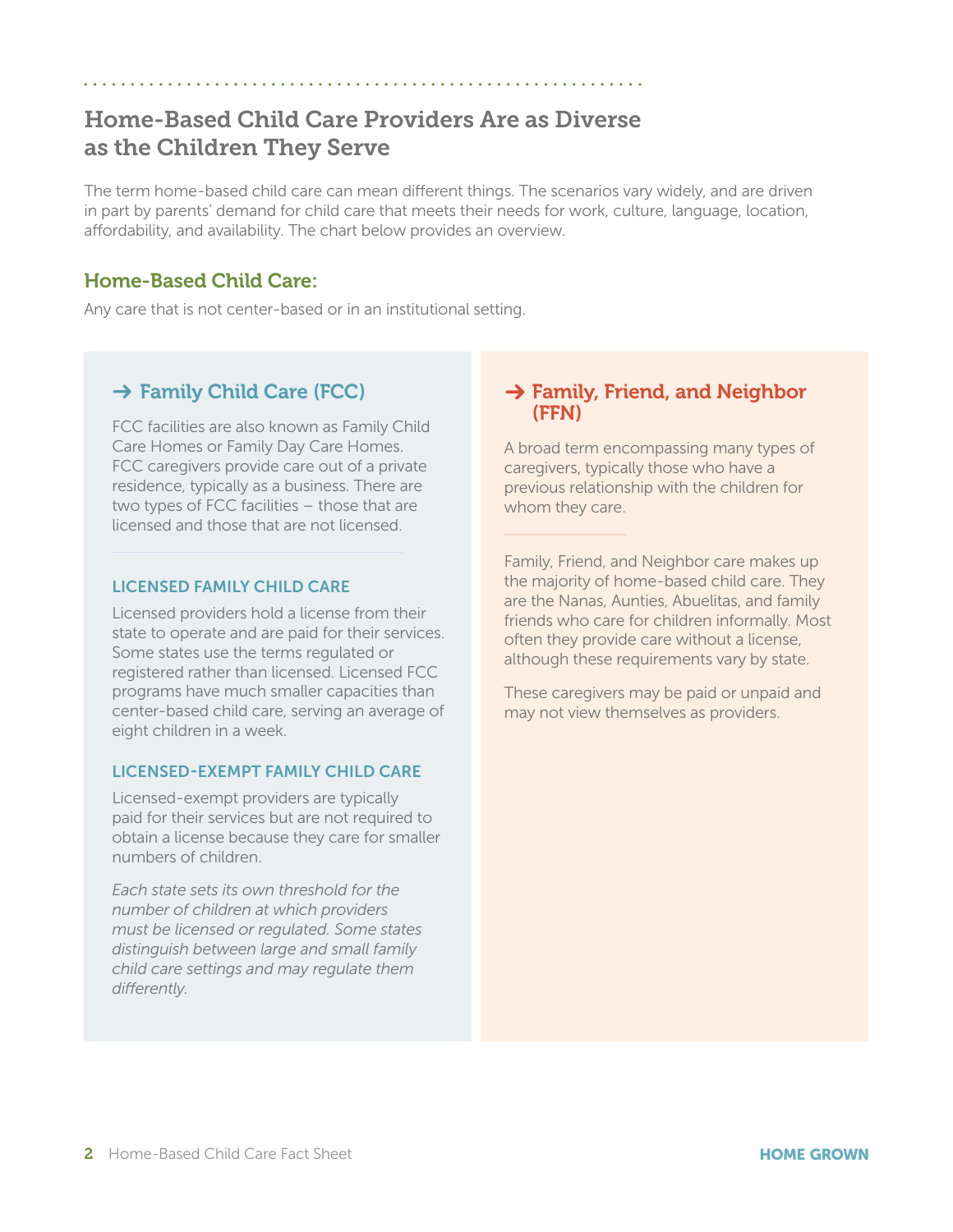## Why Is Home-based Child Care Important?

#### $\rightarrow$  Families need it!

83% of families struggle to find affordable, quality child care.<sup>III</sup> Homebased care is often the best or only option available for families in rural areas and for families needing care during nontraditional hours, like evenings, nights, and weekends. This care is often the most familiar, flexible, convenient, personal, and affordable option for families.

#### $\rightarrow$  Our economy needs it!

For working families to do their best on the job, they need to know that their child is in a safe, loving, quality setting. As of August 2020, over 70% of child care programs either closed or were operating at reduced capacity.<sup>IV</sup> That means finding quality, affordable child care is even more of a challenge and directly impacts parents' ability to work.

## $\rightarrow$  Children need it!

Home-based child care providers aren't watching children for a few hours a week – they are eating, playing, and learning with children for extended periods of time. When the care is developmentally appropriate, children realize significant lifetime gains through better outcomes in education, health, social behaviors, and employment.<sup>V</sup>

# How Does Covid-19 Affect Home-Based Child Care Providers?

#### Decreased enrollment, even temporarily, closed down many home-based child care providers.

When the pandemic hit, economic and health concerns led families to unenroll from child care programs and keep their young ones at home. Losing the income from even one child threatens operations. 63% of programs reported having less than one month of financial reserves to sustain operation.<sup>VI</sup>

#### Providers fear for their safety, that of their own families and that of the children and families that they serve.

Critical health information and supports (protective equipment, testing, paid sick leave) have not been systematically made available to providers to ensure their safety.

#### The demand for child care is shifting.

Because almost half of all families have lost income during COVID-19.<sup>VII</sup> the need for affordable, flexible home-based child care is becoming a more appealing option for families.

#### Home-based providers were not targeted for COVID-19 relief.

While programs like the Paycheck Protection Program (PPP) and the CARES Act bought time for programs that received funding, these supports haven't reached many home-based child care providers<sup>VIII</sup> and were not designed to sustain providers through this extended health and economic crisis.

#### Home-based care providers need and deserve government funding, and voters agree.

Estimates show that at least \$9.6 billion is needed each month to stabilize our child care system and ensure it survives the pandemic.<sup> $IX$ </sup> Studies show that 88% of voters want child care providers near the front of the line for financial relief from Congress. $X$